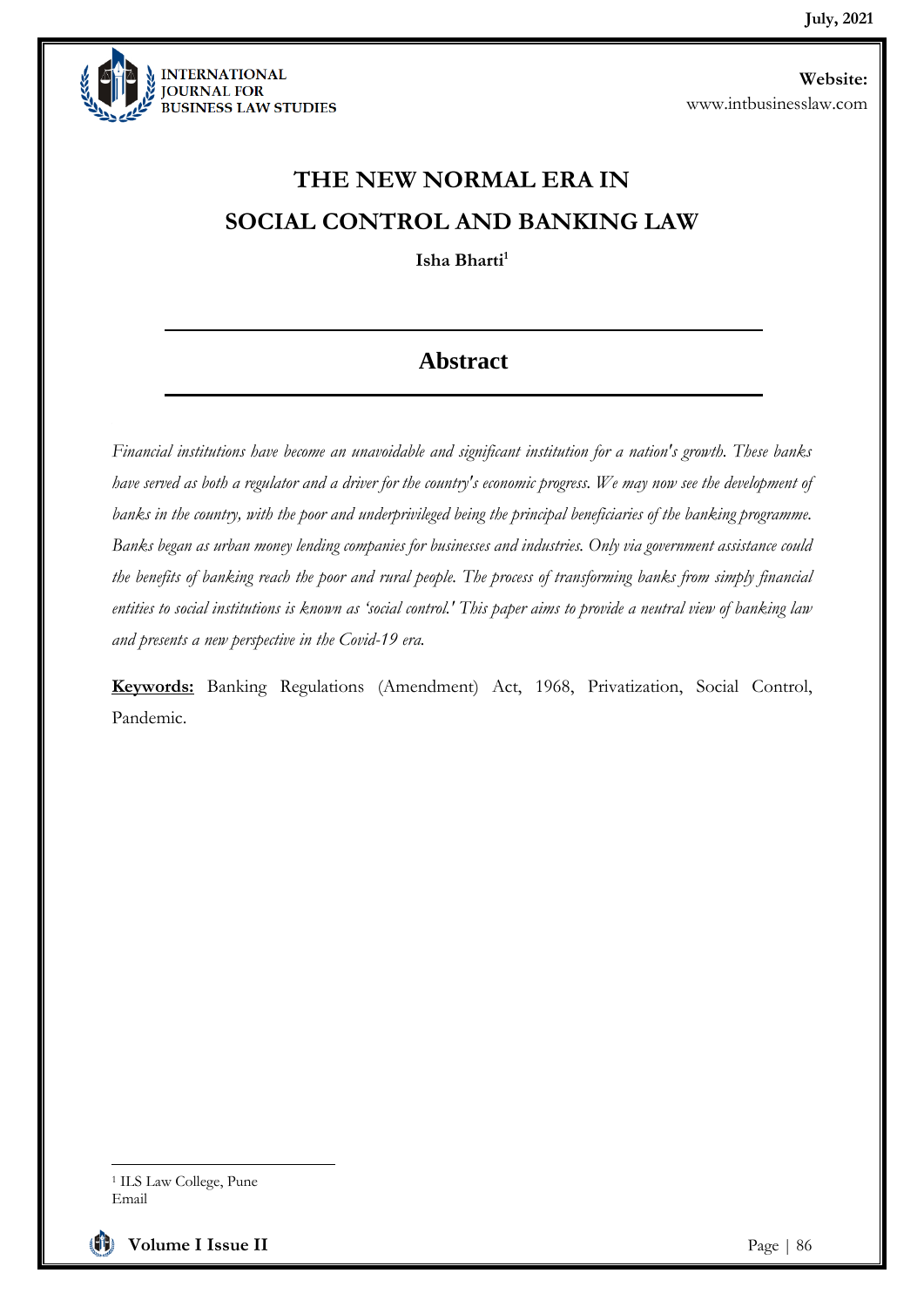

### **Introduction**

The term 'bank' is believed to be originated from the Greek word 'Banque' meaning 'a bench'. Banking seems to have a very long history. The Babylonians are presumed to have established a banking system around 2000 B.C<sup>2</sup>., wherein the temple jewelry was lent for higher rates of interest. With the development of civilization, banks were established in other parts of the world. We now have both formal and informal banking sectors.

Banks have become the inevitable and the most prominent institution for a nation to progress. These banks have been the regulator and catalyst of economic growth in the country. We could now witness establishment of banks in the country and the poor and the underprivileged are the primary beneficiaries under the scheme of banking. Initially, banks served merely as urban money lending institutions to businessmen and industrialists.

It was only through the government intervention<sup>3</sup> that the benefit of banking reached the poor and the rural population. The set of steps taken to change banks from mere financial institutions to social institutions is termed as 'social control'. In India, the social control of banks began with the Banking Regulations Amendment Act, 1968<sup>4</sup>.

<sup>3</sup> Gautam Chikermane, 'RBI Versus the Government: Independence and Accountability in a Democracy | ORF' (ORF, 2021[\)https://www.orfonline.org/research/rbi-versus-the-government-independence-and-accountability-in-a](https://www.orfonline.org/research/rbi-versus-the-government-independence-and-accountability-in-a-democracy-46085/)[democracy-46085/](https://www.orfonline.org/research/rbi-versus-the-government-independence-and-accountability-in-a-democracy-46085/) accessed 23 May 2021.

<sup>2</sup> Super User, 'Technofunc - History Of Banking: Evolution Of Banking As An Industry' (Technofunc.com, 2021) <https://www.technofunc.com/index.php/domain-knowledge/banking-domain/item/history-of-banking> accessed 25 May 2021.

<sup>4</sup> 'BANKING LAWS (AMENDMENT) ACT, 1968 [REPEALED]' (Indianlegislation.in, 2021) <http://www.indianlegislation.in/BA/BaActToc.aspx?actid=31954>accessed 24 May 2021.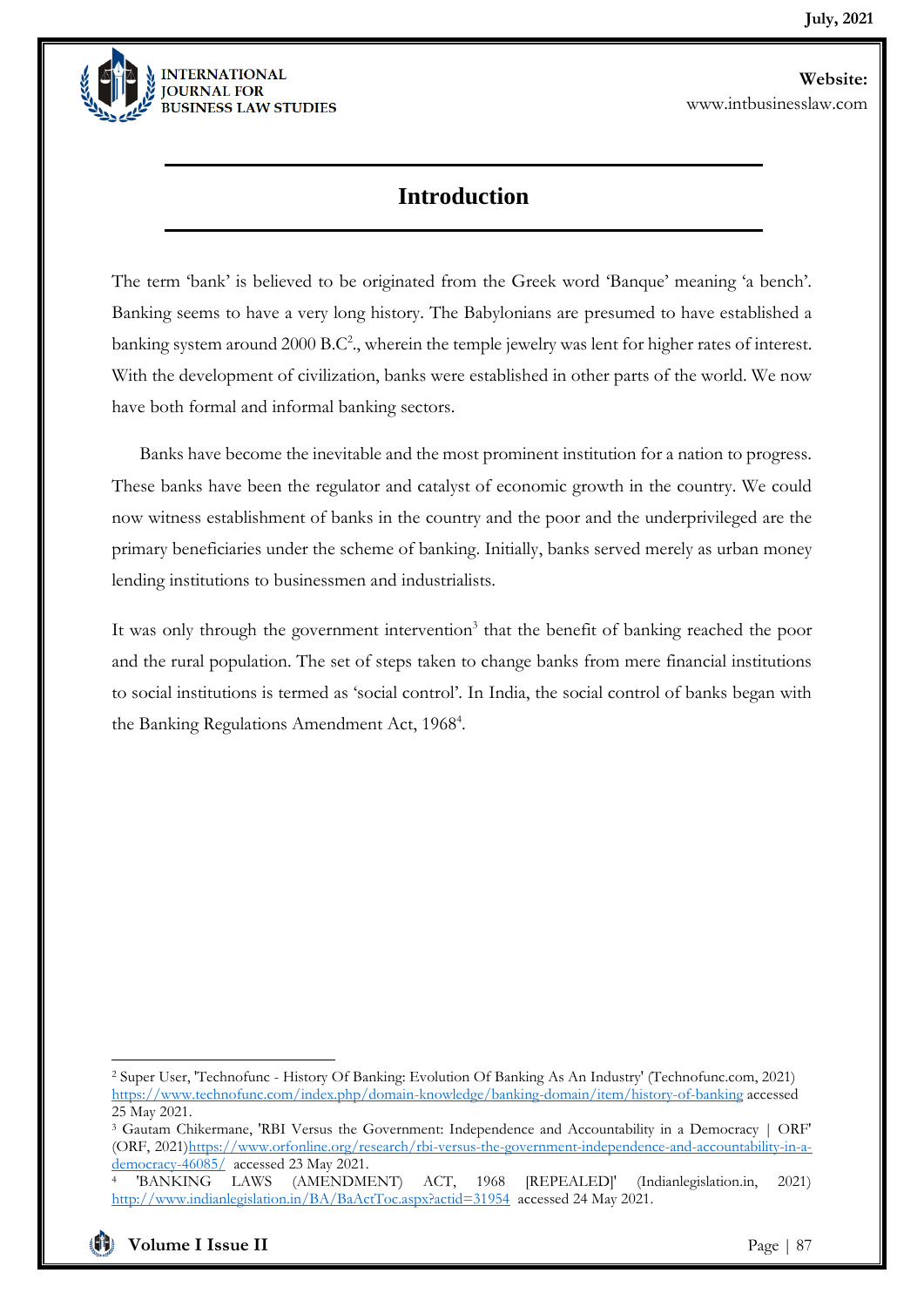

### **History of Banking System in India**

In India, the informal banking sector has its origin in Vedic society. We could find pieces of evidences of money lending in Vedic literature. It was regarded as one of the ideals under Vedas<sup>5</sup>. The transition from money lending to banking is witnessed in the  $2<sup>nd</sup>$  or  $3<sup>rd</sup>$  century AD. There are also references to money lending and banking in Ramayana and Mahabharata<sup>6</sup>.

With the growth in trade and commerce in Medieval India, the concept of 'Hundi' was prevalent. Hundi denotes a negotiable instrument through which one person directs another person in writing to pay a specific sum of money to a person specified in the instrument<sup>7</sup>. Those were similar to the present-day cheques. It was used by people to transfer funds from one place to another, to borrow money and as bills of exchange. The man through whom such payments were made was called 'Shroffs'8. However, reliance on banking considerably reduced among Muslims since taking of interest was seen as sin under Islam<sup>9</sup>.

When East India Company entered India, there was already a well-established banking system. The first formal institution for banking was the Bank of Hindustan in Calcutta in 1770. This however ceased to exist in 1832. As the performance of banks did not prove satisfactory to the Government, then it initiated what is called 'social control' of banking in India. Another structural change in banking was affected with the adoption of the LPG (Liberalization, Privatization and Globalization) model in India. Thus, the banks evolved and expanded its functions over time. With the advancement in technology, banking has been made easier to access even in the remotest corner of the country.

<sup>&</sup>lt;sup>5</sup> SR Myneni 'Law of Banking and Negotiable Instruments' (4<sup>th</sup> edn, Asia Law House 2019).

<sup>6</sup> KishorKumar Balpalli '7 Investing Lessons from Mahabharata' (My Money Sage, 01/06/2020) <https://www.mymoneysage.in/blog/investing-lessons-from-mahabharata/>accessed 23 may, 2021. <sup>7</sup> 'Museum' (Reserve Bank of India[\) https://www.rbi.org.in/Scripts/ms\\_hundies.aspx](https://www.rbi.org.in/Scripts/ms_hundies.aspx) accessed 25 may, 2021. <sup>8</sup>Munendra Singh 'Banking system in Mughal India' (Slideshare, 12/10/2016) <https://www.slideshare.net/munder007/banking-system-in-mughal-india> accessed 22 may, 2021. <sup>9</sup> Middle East Legal Services 'Interest and Islamic Banking' (Mondaq, 08/03/2011) <https://www.mondaq.com/capital-adequacybasel/53350/interest-and-islamic-banking> accessed 23 may, 2021.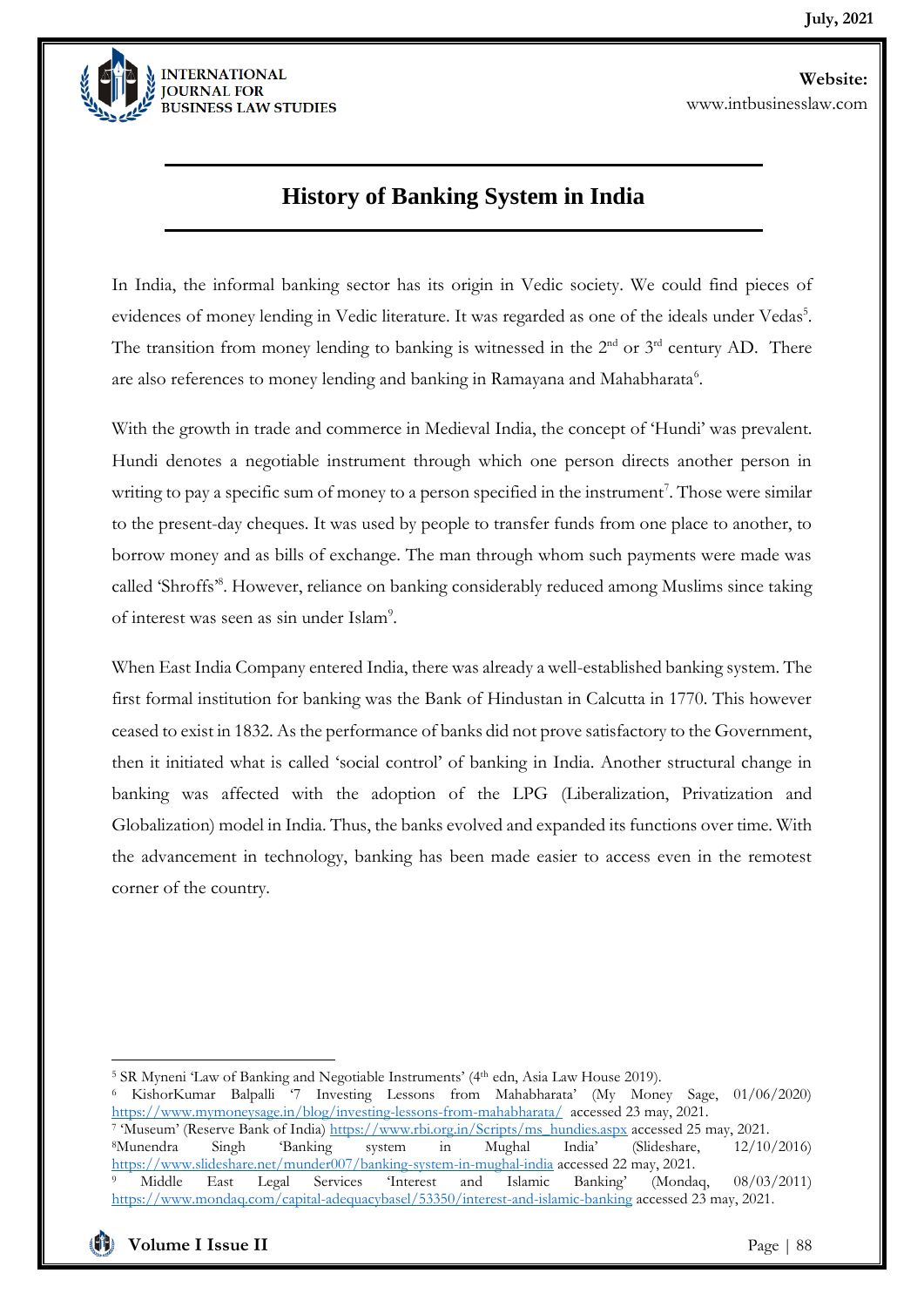

### **Performance of Banks Before 1968**

The economy and literacy rate in India during the initial years of independence was very low. The majority of the population was engaged in agriculture and others were employed in the industrial sector, with a very few investments in the service sector. The banks established during this time were primarily located in the urban areas and they prioritized lending loans only to big businessmen and the top officials of the bank. The middle and low-income population though was in desperate need of funds, were not able to obtain loan from banks. This was primarily due to four reasons<sup>10</sup>:

- i. The banks were located only in urban areas
- ii. The procedures for obtaining loans were not easy to comprehend

- iii. The banks were reluctant in sanctioning loans to the poor population due to lack of credibility
- iv. The industrialists and top officials of the banks were in the priority list of the bank

This resulted in concentration of wealth, unemployment and poverty. The vision of our forefathers to establish a country with equality of status and opportunity<sup>11</sup> was at stake. The community's ownership and material resources must be allocated to serve the common good<sup>12</sup>. It also requires the government to ensure that the economic activity does not contribute to the accumulation of resources and means of production<sup>13</sup>. The performance of banks was not only in derogation of the constitutional principles but also the targets of the five year plans.

In the period between 1947 and 1968, India had to witness many troublesome situations. When the British left India, they left us with more chaos and underdevelopment. India had to face many challenges politically and economically. India fought two wars, one with China in 1962 and the other with Pakistan in 1965. The two year long drought and fiscal retrenchment during the three year plan holiday also affected the economy of the nation. Along with this, the selective loan lending policy followed by banks resulted in an economic crisis<sup>14</sup>.

<sup>10</sup> 'Reserve Bank Of India - Publications' (Rbi.org.in, 2021) <https://rbi.org.in/scripts/publicationsview.aspx?id=10487>accessed 21 may, 2021.

<sup>&</sup>lt;sup>11</sup> The Constitution of India, Preamble.

<sup>12</sup> The Constitution of India, Art. 39(b). <sup>13</sup> The Constitution of India, Art.39(c).

<sup>14</sup> 'Banking Regulation Act 1949: History and Social Control'(Theintactone), [https://theintactone.com/2019/09/14/ibs-u3-topic-1-banking-regulation-act-1949-history-social-](https://theintactone.com/2019/09/14/ibs-u3-topic-1-banking-regulation-act-1949-history-social-control/#:~:text=In%201955%20the%20Imperial%20Bank,nationalised%20and%20SBI%20was%20constituted.&text=To%20overcome%20these%20deficiencies%20found,social%20control)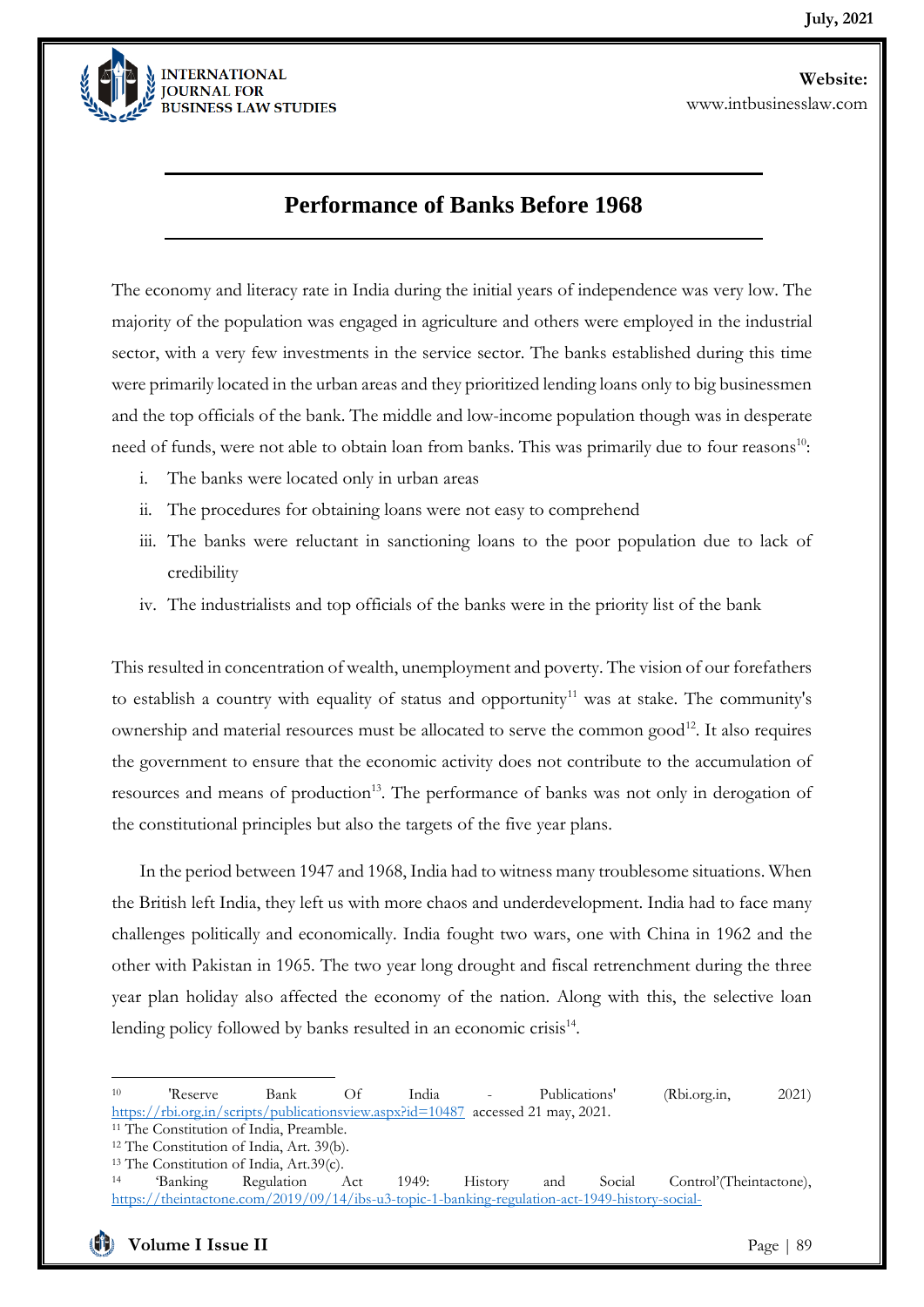

Thus the government thought it was absolutely necessary to intervene in regulating the banks. This was effected by introducing the Banking Regulations (Amendment) Act, 1968.

### **Banking Regulations (Amendment) Act, 1968**

The Banking Regulation (Amendment) Act, 1968<sup>15</sup> was introduced during the tenure of Hon'ble Prime Minister Moraji Desai. He stated that the aim of amending the banking law was to "regulate social and economic life in order to achieve an optimal growth rate in the economy while also preventing monopoly, economic power concentration, and resource misdirection."

Shri. G.S. Dhillon was designated as the chairman of the Select committee. On March 26, 1968, Shri. Krishna Chandra Pant, Minister of State in the Finance Ministry, referred the bill to the Select Committee. The committee met nine times in total, proposing changes to the Banking Regulation (Amendment) Bill<sup>16</sup>, which were approved after much debate. In India's banking sector, the amendment act brought about the following changes:

- i. The powers and responsibilities of bank officers are clearly defined.
- ii. **Section 10A to 10D** were inserted-

**Explanation-** Under the Banking Regulation Act, Section 10, a banking company cannot employ a Managing agent, Director of another company, or any other person with respect to whom it is prohibited under the chapter. A banking company's Board of Directors must contain at least 51 percent of members who possess knowledge and experience concerning the topics specified in Section 10A. According to section 10B, a chairman must be employed full-time to manage the banking company.

[control/#:~:text=In%201955%20the%20Imperial%20Bank,nationalised%20and%20SBI%20was%20constituted.&](https://theintactone.com/2019/09/14/ibs-u3-topic-1-banking-regulation-act-1949-history-social-control/#:~:text=In%201955%20the%20Imperial%20Bank,nationalised%20and%20SBI%20was%20constituted.&text=To%20overcome%20these%20deficiencies%20found,social%20control) [text=To%20overcome%20these%20deficiencies%20found,social%20control'%20over%20the%20banks.,](https://theintactone.com/2019/09/14/ibs-u3-topic-1-banking-regulation-act-1949-history-social-control/#:~:text=In%201955%20the%20Imperial%20Bank,nationalised%20and%20SBI%20was%20constituted.&text=To%20overcome%20these%20deficiencies%20found,social%20control)accessed 25 may, 2021.

<sup>15</sup> 'Banking Laws (Amendment) Act, 1968 - Indian Bare Act / Law / Statute / Kanoon - Lawyerservices' (Lawyerservices.in, 2021) <https://www.lawyerservices.in/Banking-Laws-Amendment-Act-1968>accessed 23 May 2021.

<sup>&</sup>lt;sup>16</sup> (Eparlib.nic.in, 2021) [https://eparlib.nic.in/bitstream/123456789/755480/1/jcb\\_04\\_1968\\_banking.pdf](https://eparlib.nic.in/bitstream/123456789/755480/1/jcb_04_1968_banking.pdf) accessed 23 May 2021.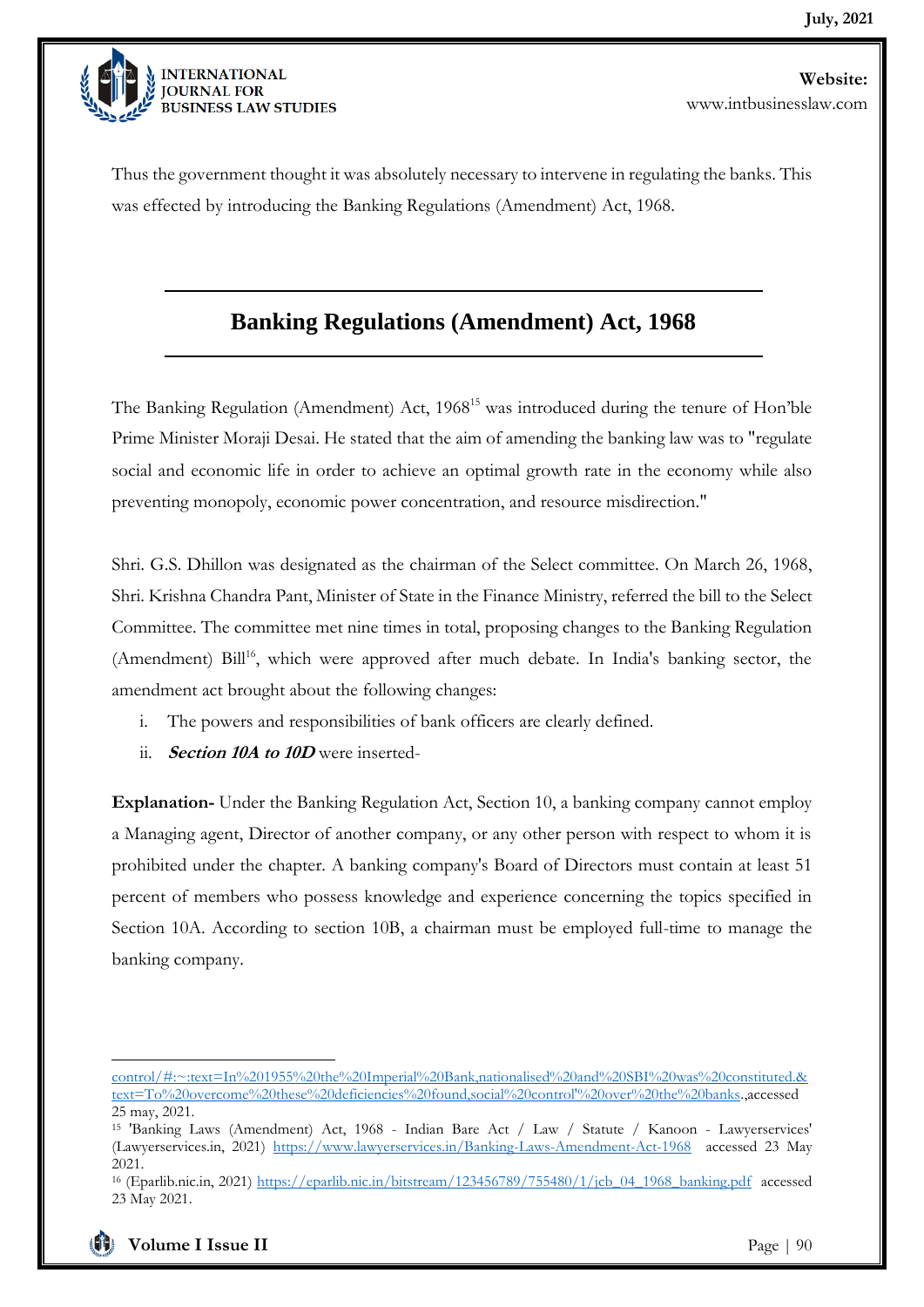

A director and chairman are not required to hold these shares under section 10C. Section 10D explains that no one shall be entitled to compensation for the loss or termination of their office in accordance with sections 10A, 10B or 10BB, regardless of any provisions in any law or any contract, memorandum or article of association.

- i. The constitution of Board of Directors was laid down **(Section 10A).** The members were required to have special knowledge in the field of banking.
- ii. Banking company required to be maintained by a whole time chairman (Section 10B)
- iii. The interest of depositors was mandated to be considered before arriving at any decision. The power to monitor the same was bestowed with Reserve Bank of India **(Section 21).**
- iv. Provisions related to audit were inserted **(Section 30)**

- v. A separate chapter on prohibition of certain activities in relation to banking companies was inserted as Part IIB covering **sections 36AD to 36AJ**. The banks were prohibited from advancing loans to directors or company having substantial interest.
- vi. The power of superintendence and control of Reserve bank on both public and private sector banks was enlarged.
- vii. Fifth Schedule was inserted.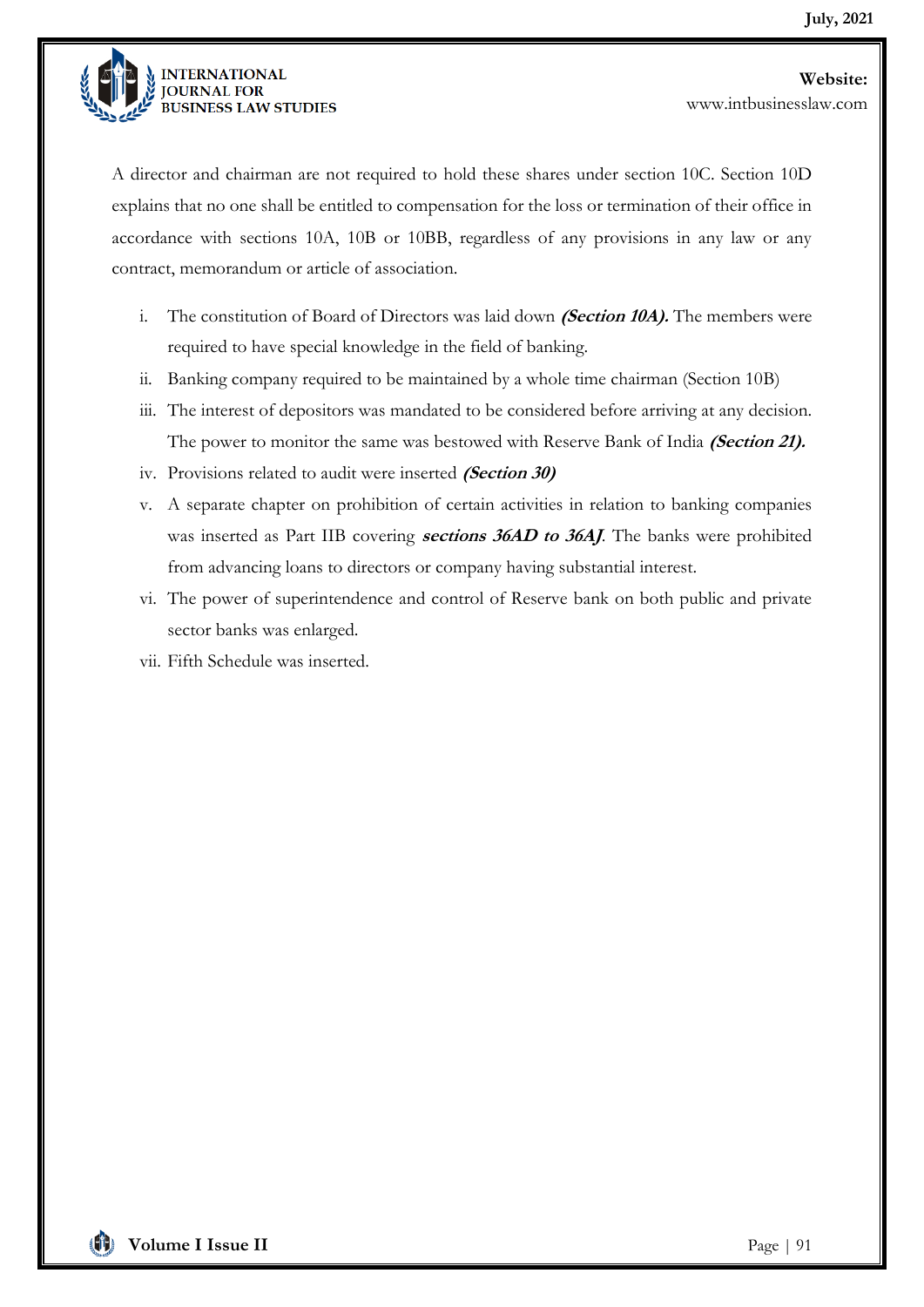

### **Nationalization of Banks**

It began with the nationalization of fourteen major lenders below then Prime Minister Mrs. Gandhi that at the time accounted for eighty-five percent of the country's bank deposits. Six additional banks were later nationalized in  $1980^{17}$ . Despite bank disposition, despite the Banking Regulation Act of 1949, disposition to rural and tiny lenders was extremely low in the past compared to business.

Industrial banks' business disposition nearly doubled in between 1951-1968, with agriculture accounting for less than 2% to 34%<sup>18</sup>. During a time of large businesses dominating credit profiles, nationalization was mainly intended to stimulate the priority sectors. On July 19, India marks the 50th anniversary of bank nationalization. As the deadline looms, debates are raging over the achievements and shortcomings of the monetary coaching programme, which started in the dark of night on July 19, 1969.

It nationalized fourteen big lenders under then-Prime Minister Indira Gandhi's watch and managed 85% of the country's deposits at the time<sup>19</sup>. The Government nationalized the fourteen largest industrial banks on 19<sup>th</sup> July by the Banking establishments (Acquisition and Transfer) Ordinance 1969.

<sup>17</sup> Dr. Mamta Ratti, 'Indian Financial System & Indian Banking Sector: A Descriptive Research Study' [https://www.academia.edu/5374011/Indian\\_Financial\\_System\\_and\\_Indian\\_Banking\\_Sector\\_A\\_Descriptive\\_Resea](https://www.academia.edu/5374011/Indian_Financial_System_and_Indian_Banking_Sector_A_Descriptive_Research_Study) [rch\\_Study,](https://www.academia.edu/5374011/Indian_Financial_System_and_Indian_Banking_Sector_A_Descriptive_Research_Study) accessed on 25 may, 2021.

<sup>18</sup> Financial Express,'50 years of bank nationalisation: What it means, why banks were nationalised' [https://www.financialexpress.com/industry/banking-finance/50-years-of-bank-nationalisation-what-it-means-why](https://www.financialexpress.com/industry/banking-finance/50-years-of-bank-nationalisation-what-it-means-why-banks-were-nationalised/1647292/)[banks-were-nationalised/1647292/](https://www.financialexpress.com/industry/banking-finance/50-years-of-bank-nationalisation-what-it-means-why-banks-were-nationalised/1647292/) ,accessed on 25 may, 2021.

<sup>19</sup> M.S. Sriram, 'Bank Nationalization Stands The Test Of Time' (mint, 2021) <https://www.livemint.com/industry/banking/bank-nationalization-stands-the-test-of-time-1563730076513.html> accessed 22 May 2021.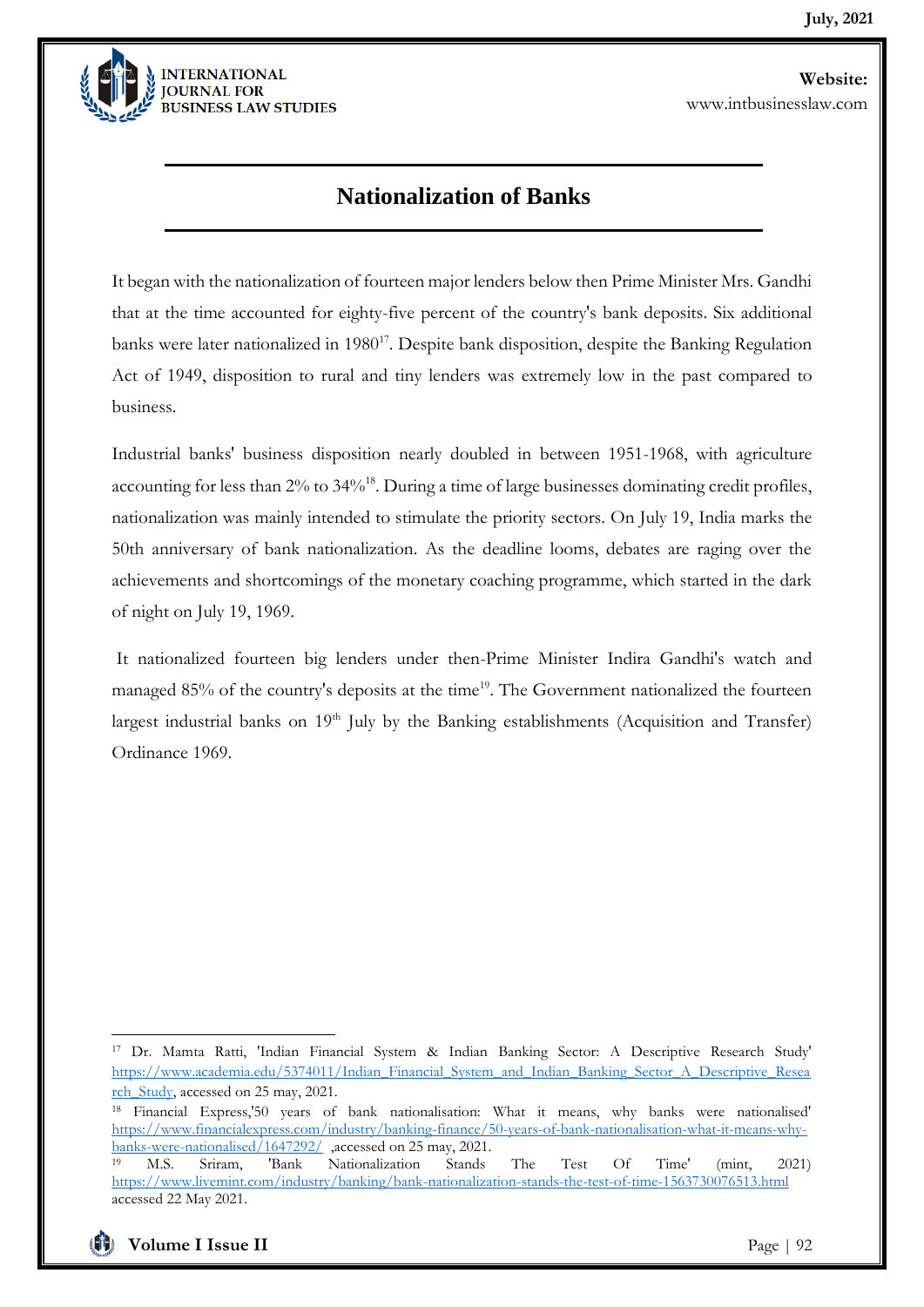

### **Other Forms of Social Control in Banking**

This is an image for presidency bailouts, within which government monetary help is provided to banks or alternative monetary establishments that seem to get on the verge of collapse. The banks are afraid not only that they will go bankrupt but that their failure will have an economic ripple effect. The Asian nation incorporates a long history of public and personal banks. With the establishment of the country Agency House in the city and Bombay in the Middle Ages, modern banking in the Asian nation started.

Three Presidency Banks were founded in the first half of the nineteenth century. When the financial obligation was introduced in 1860, non-public banks started to look into it, and international banks joined the market. Early in the nineteenth century, joint-stock banks were founded. The Imperial Bank of Asian nation was established in 1935 when the Presidential Banks joined to establish the Imperial Bank of Asian nation, later renamed the State bank of India. Some banks divert funds to giant and medium-sized businesses while not requesting correct protection.

Bank branches were opened solely in giant cities. The rural area was neglected. Banks discriminated between the non-public sector and the public sector in rural and concrete areas and agriculture, trade, and business. Banks supported the posh product-producing industries. The govt. felt that this sort of development wasn't in line with designing. Growth appeared to be profaned in several respects. The demand for bank loans for the event of agriculture, business, and self-employment has raised.

So the banking industry has to attract savings. Therefore, the govt. accomplished the requirement for social banking against capitalist banking. The Community management Program was introduced in 1967. The govt. enacted the Banking regulation Act in 1968<sup>20</sup>. A National Debt Council was established by the government in 1968. The Chairperson of the Board is the Minister of Finance and the Deputy Chairperson of the Board is the Governor of the Reserve Bank of the India.

<sup>20</sup> 'BANKING LAWS (AMENDMENT) ACT, 1968 [REPEALED]' (Indianlegislation.in, 2021) <http://www.indianlegislation.in/BA/BaActToc.aspx?actid=31954>accessed 24 May 2021.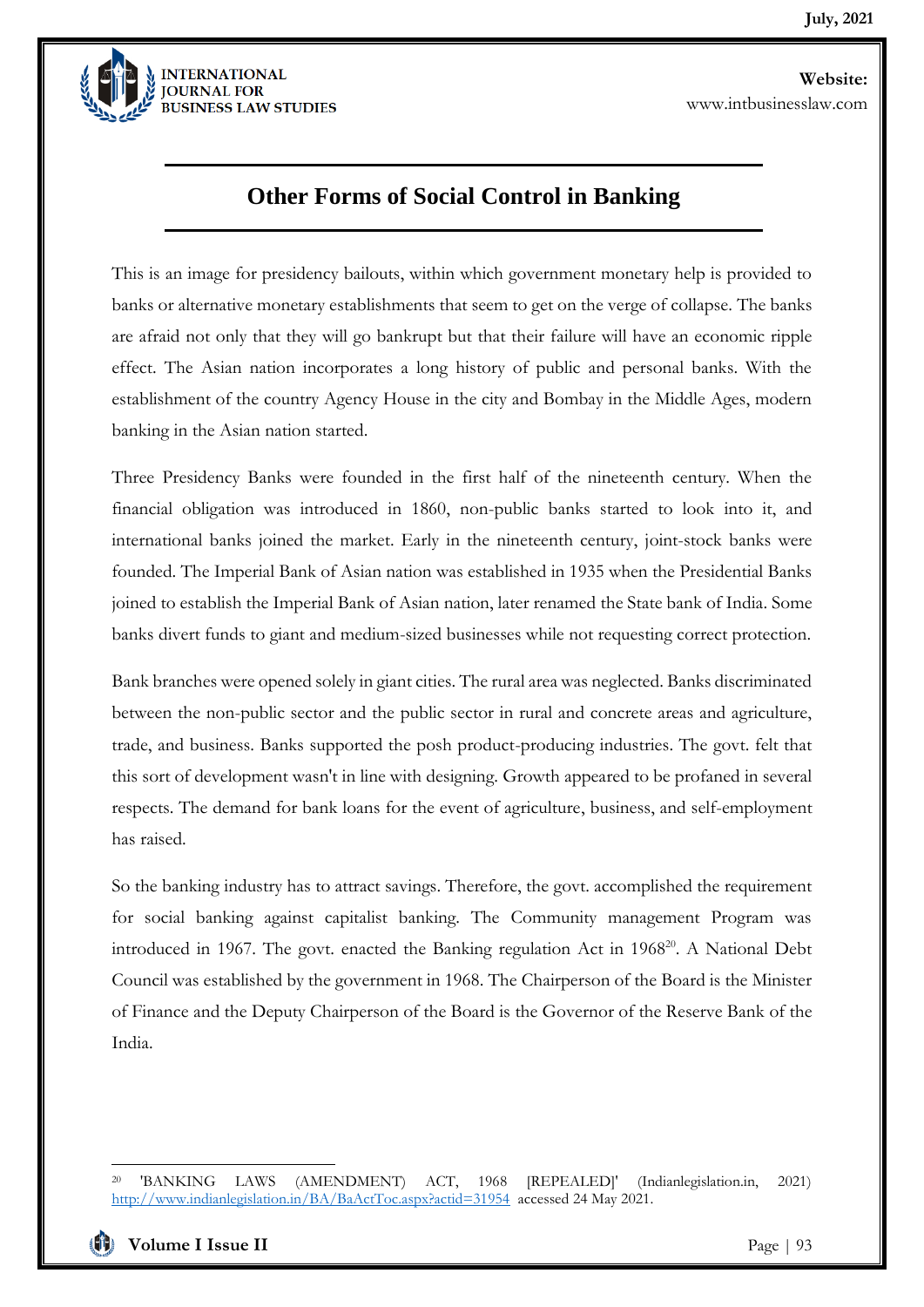

Key Functions of the Board:

i. Estimating the amount of debt needed for the general economy.

- ii. Give pointers for disbursement of credit to the priority sector.
- iii. making certain that debt is equally distributed within the economy.

### **Social Control and Economic Progress**

The situation of the banking sector which was prevailing in India till 1968 depicted a stronger stress on security-based category. "Purpose" was secondary here. Till 1968, SBI and its Associate Banks were controlled by the Government of India. Other partners were in league with SBI and only the remainder were controlled by people themselves (privately).

#### **1. Investment:**

This sector saw the socialization of SBI in 1968. Industrial banks were seen as agents of bank transformation and group action. This era saw the birth and growth of what's currently referred to as bank-run credit. The depository financial institution saw it is fast unfolding to remote elements of the country, throughout that several financial condition alleviation and job creation schemes were sought-after to be enforced by the industrial banks.

Therefore, this era was characterized as the death of the non-public bank and therefore the dominance of the community bank over industrial banking. The fact that banks are socially responsible, but not other social organizations, is not widely appreciated. This era saw the emergence of the Regional Rural Bank (RRBS) and NABARD in 1975-1982, the number of unplanned banks remittent from 210 to only 4 banks<sup>21</sup>. As explained above, the rise within the variety of planned banks was because of the emergence of RRBS. Fifteen years following the nationalization of the banks in 1969, the enlargement of the banks dominated the pace of breaking a path. 50,000 bank branches were set up; 1 / 4 of those branches were established in towns and  $\text{cities}^{22}$ .

<sup>&</sup>lt;sup>21</sup> (Mgncre.org, 2021)<http://www.mgncre.org/pdf/publication/BOOK%204%20-%20RM.pdf>accessed 23 may, 2021.  $22$  Ibid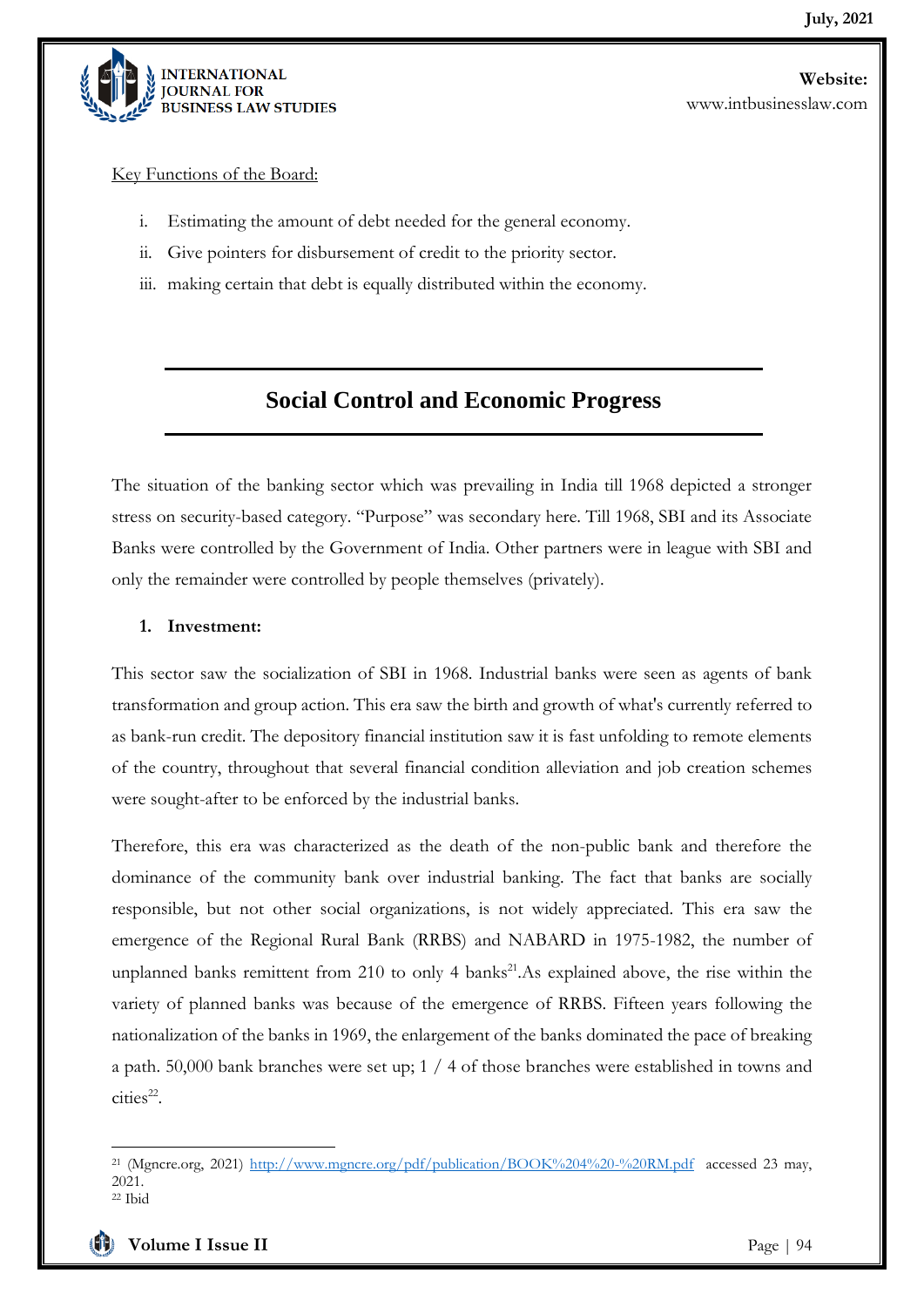

**Website:** 

www.intbusinesslaw.com

Throughout the century, a unique shift in the significance of the gap occurred as the Indian banking industry gained a broader mass base and emerged as a crucial agent of economic recovery and growth. As a result of this expansion came ineptitude and a loss of managerial control over a large number of offices.

Furthermore, the availability of retail disposal to unsound places at low-interest rates increased costs, impacted the quality of banks' investments, and stifled earnings. Since banks' competitive success was poor, customer service became the smallest volume of an obtainable artifact. As banks/bankers began to measure their performance by the growth of their deposits, improvements, and other objectives, the quality began to suffer.

#### **Statistical Data:**

Branch enlargement from 1969 to 1991<sup>23</sup>:

| Year | <b>Total No. of Branches</b> | <b>Rural Branches</b> | Semi-Urban Branches |
|------|------------------------------|-----------------------|---------------------|
| 1969 | 8262                         | 1833                  | 3342                |
| 1980 | 32419                        | 5105                  | 8122                |
| 1991 | 60,220                       | 35206                 | 11,344              |

In the table, it is aforesaid from 1969 to 1991 the entire variety of bank branches raised octuplet. A lot of this increase was because of the agricultural branches, Branches located in rural and semiurban areas have grown from 22 and 4 percent respectively in 1969 to 45 percent in 1969, 25 percent in 1980, 58 percent in 1991, and 18 percent in 1991.

The impact of this distinctive growth was to scale back the population. The banking industry so took on a wider mass base and emerged as a crucial tool for socio-economic amendment. This success, however, is not without cost and merit. Despite fast branch enlargement and intensive geographical protection, oversight and management lines are extended on the far side at the optimum level and weakened.

<sup>\</sup>

<sup>23</sup> Suman Vishwakarma,' Social Control over Banking' [https://www.academia.edu/4808740/Social\\_control\\_over\\_banking2](https://www.academia.edu/4808740/Social_control_over_banking2) accessed on 25 may, 2021.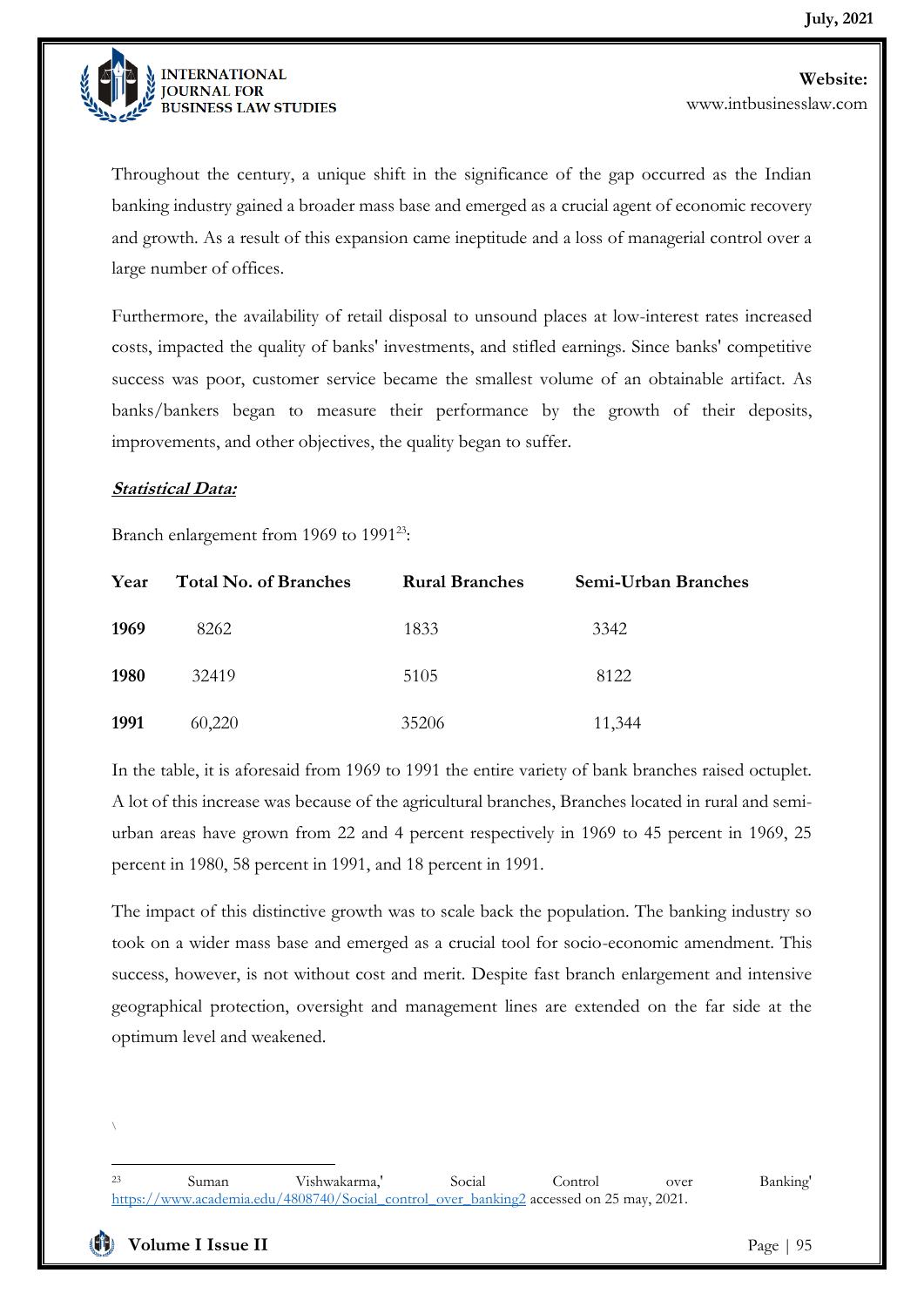

**Website:**  www.intbusinesslaw.com

#### **Employment:**

One of the most reasons cited for nationalization in 1969 was the low level of credit for small businesses: thus, whereas public sector banks give comparatively low credit to SSIs, non-public banks area unit even worse off. Within the next section, we are going to examine the impact of bank possession on bank disposition. Bank Owner and Credit Allocation In addition to the loans by the government to underdeveloped sectors including small-scale industry, agriculture and backward areas, one of the main reasons for the nationalization of Indian banks was a failure to control the capital.

Public and private sector banks were required by March 1979 to provide at least a third of their total improvements to the priority sector even if they did not have ownership. This was the directive from the Reserve Bank of India in 1974. In 1980, it was declared that this allocation would be raised to forty percent by March 1985. Sub-targets were conjointly mentioned to supply credit to weaker sectors in the agriculture and priority sectors. Since public and personal banks face an equivalent regulation, we tend to specialize in however this class has affected owner credit allocation. Private Banks and nationalized banks aren't always easy to compare, as failing banks are often tied to nationalized banks, which voids any comparison between nationalized banks and non-nationalized banks.

### **RBI And Other Banks Under RTI Act**

The reserve bank of India comes under the public authority, as per right to information act 2005. A public authority, such as the RBI and other banks, is required by law to provide the applicants with information regarding inspection reports and other supporting documents. From the preamble and various provisions of the RTI law, it can be seen that the ultimate intention is to achieve transparency and accountability in state and local governments, a definition of which must be liberally construed in order to accomplish the law's objectives. Public authorities are not entitled to immunity under the RTI Act for releasing so-called third-party documents/information since, under this law, larger public interests outweigh private commercial interests.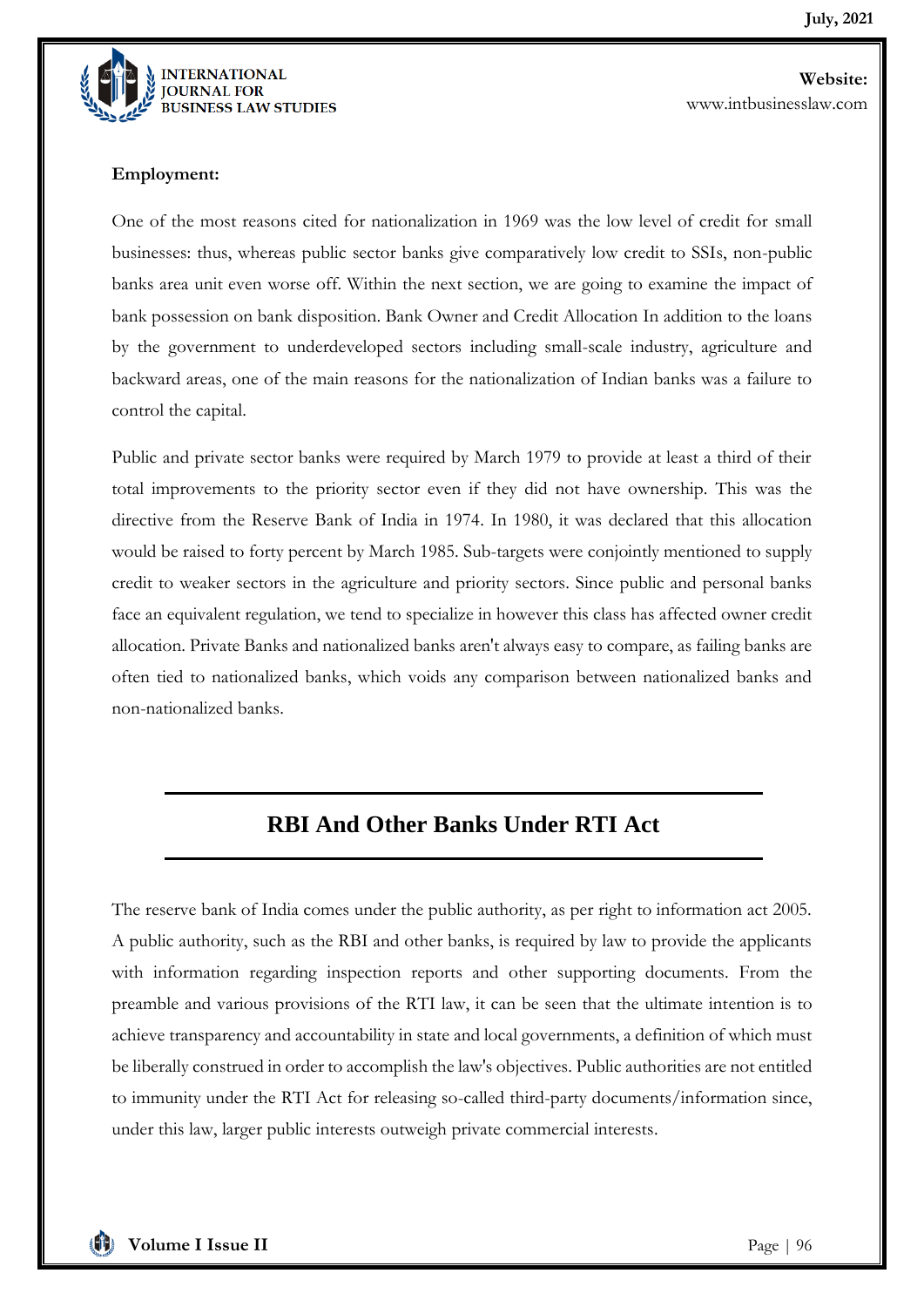

Thus, RBI had an obligation to reveal information that was deposited with it under the banking regulation Act by a third party. Let us analyze a landmark judgement concerning about revealing information in the interest of general public.

#### - **Reserve Bank of India v. Mistry<sup>24</sup>**

#### Facts of the case-

On a regular basis, the (RBI) audits and gathers data from different banks. Under the Right to Information Act of 2005 (the "RTI Act"), the respondents sought information from the RBI's Central Public Information Officer and the National Bank of Agriculture and Rural Development. This information included the names of the top bank fraudsters, fines, and bank fines. More detail was sought on inspection rules and legislation, records on cooperative banks that had gone into liquidation, and bank offences. The RBI declined to supply the material, claiming that it was classified and that it had already received under fiduciary capacity.

#### Issue raised-

It was before the Court in this case whether the Reserve Bank of India, as well as other banks, can refuse to provide information under the Right to Information Act based on economic interest, commercial confidence, and fiduciary relationships with other banks, on one hand, and public interest on the other.

#### Arguments involved-

The Reserve Bank of India functions as a regulatory body for controlling the country's money supply under the Reserve Bank of India Act 1934. In situations of public concern, Section 28 of the Banking Regulation Act of 1949 requires the RBI to provide details in consolidated form. The RBI inspects a substantial number of banks under Section 35 of the Banking Regulations Act of 1949.

The RBI has access to sensitive information collected by officers during investigations as part of its supervision and supervising role. The RBI can reveal this information only if it is required in the public interest. Because of its function as a financial sector watchdog, the RBI's credibility is unquestionable. The Claimant quoted the preamble's key point and concluded that openness is the most important feature for a democracy's safe functioning. Section 22 of the RTI Act will circumvent all laws, including the Official Secrets Act of 1923.

<sup>24</sup> Reserve Bank of India v. Mistry ,AIR 2016 SC 1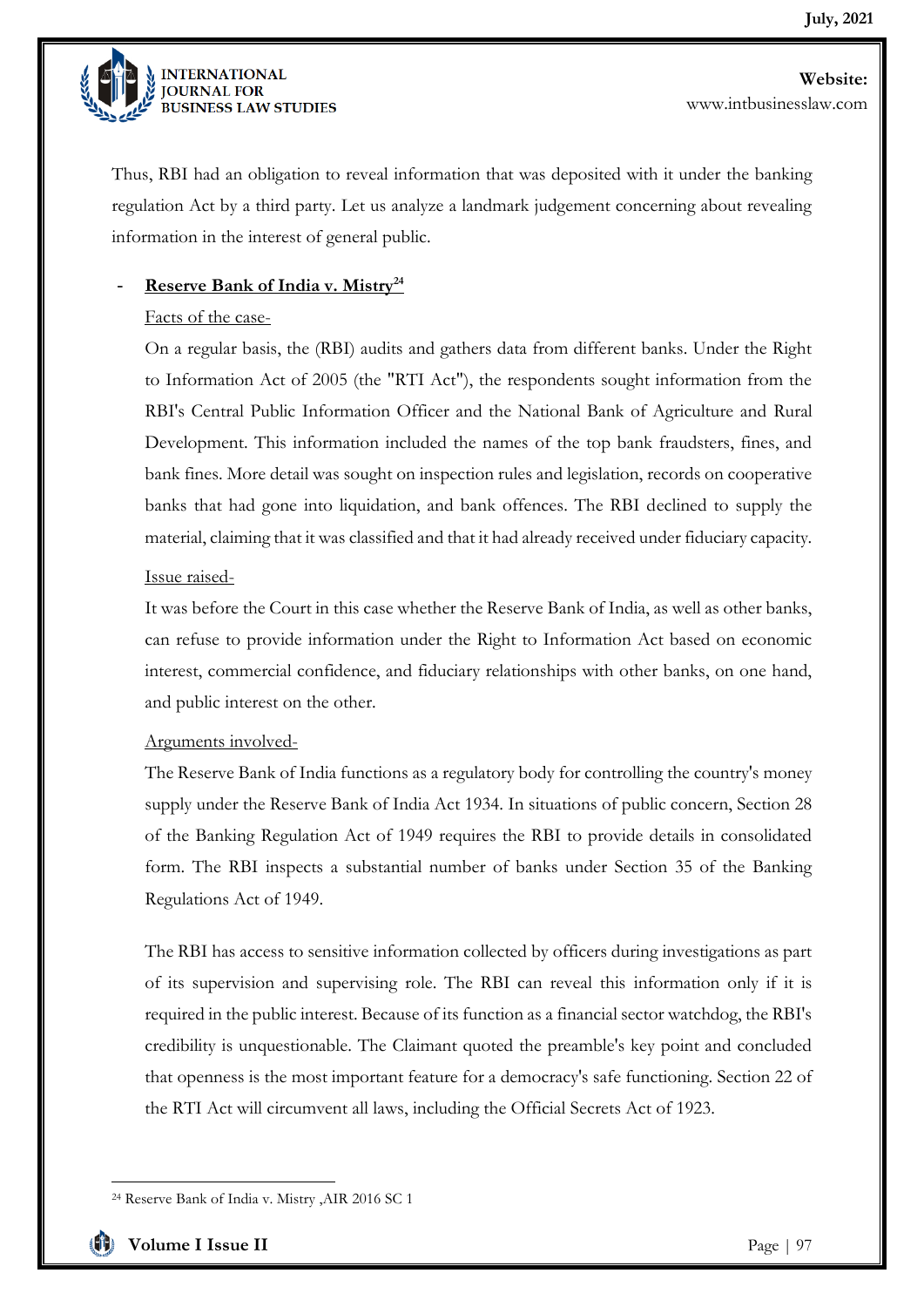

#### Judgement and analysis-

The Judiciary detailed the proceedings that were originally argued when the RTI Act bill was uncovered. The Supreme Court held that revealing such details regarding the public interest is acceptable because it outweighs the possible damage to government officials. It is necessary to include all required information to people, taking into account all facets of accountability and their consequences. It was determined that the RBI should not put itself in a fiduciary position, as argued by the bank's Lawyer.

The Supreme Court's decision is important because of the reasons it gives for the orders it issues. Following the ruling, the RBI was under enormous pressure to reveal details under the RTI Act's provisions. The RBI was required to include reports on their routine inspections and was also requested to meet with requests for details on commercial bank and company audits. Even if it is important in some cases to offer information to individuals, it cannot be denied that the dangers involved with doing so can be tragic and intolerable. The capacity for hurt and misinterpretation of knowledge by the general public is clear.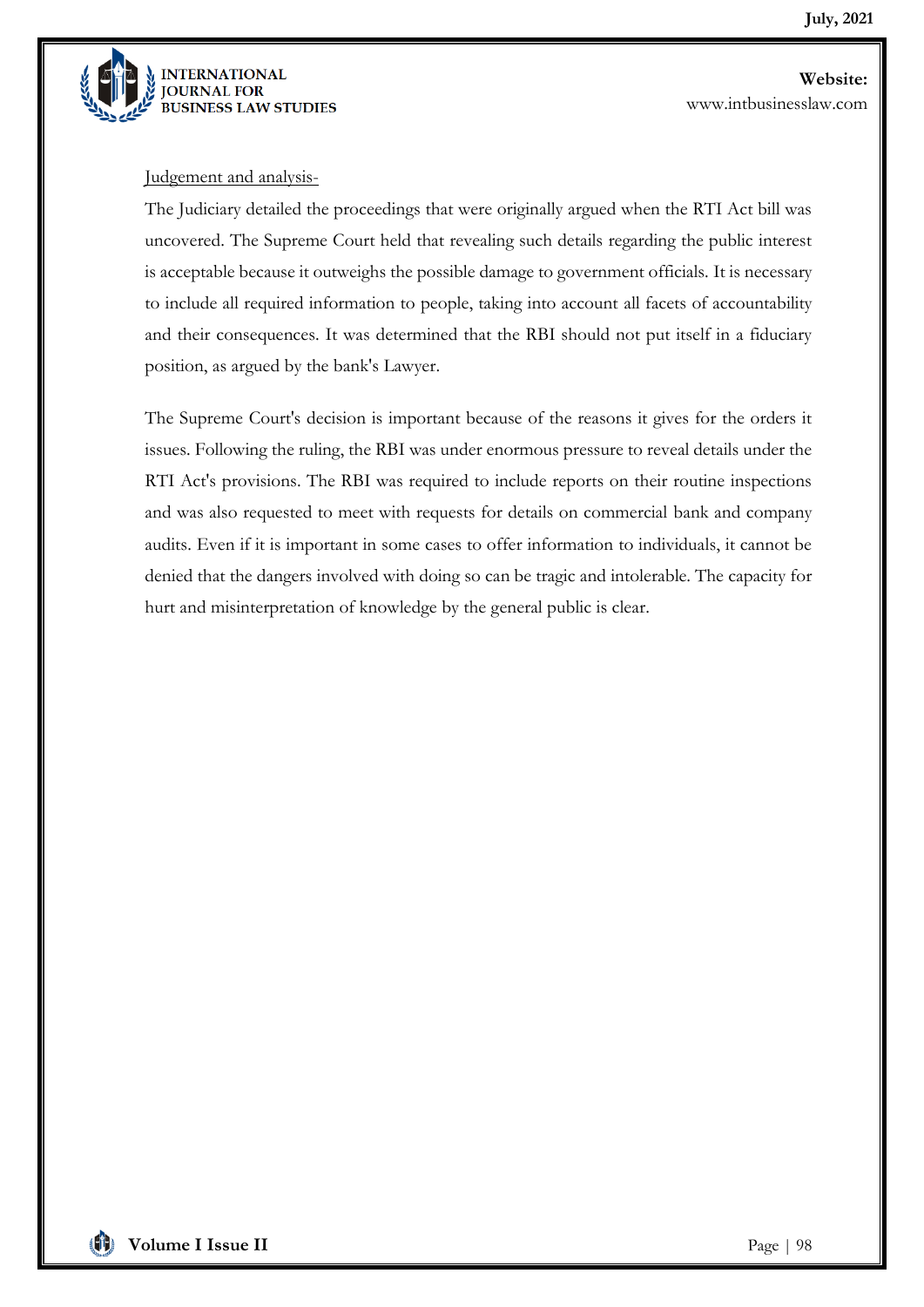

### **Effect of Covid-19 on the Banking Control System**

Banks are undoubtedly overburdened as a result of the recent Covid flare-up (COVID-19). Borrowers and companies are facing job losses, eased back offers, and diminishing benefits as the virus spreads across the world. Banking customers will most likely start searching for financial help. In order to deal with Covid's immediate financial effect, institutions should have a plan in place to safeguard personnel and customers against its growth. Many banks are also beginning to accept such leaders' remote roles. Clients who are apprehensive about spending time and money in crowded public locations should have a direct funding plan in place.

#### **Covid-19 – Powering the Development Towards Computerized Banking**

Government departments and banks are planning for the transition to computerized banking by taking major steps. If the Covid-19 raises the necessity for enhanced financial management, the buyers' digitalization desire is nothing new. Nor are they unhappy with the hot excursions they frequently experience while trying to conclude an online discussion. A new Lightico research<sup>25</sup> shows that 56 percent of bankers claim that web financial communications have been transferred to physical places. In addition, 48 percent said that print, sign, and email documents were approached while web banking.

#### **PRIVATIZATION OF BANKS**

After facing the great economic crisis in the 1980s, it became very important to reform the Indian banking sector as Banks hold the largest flow of capital in the market. These reforms resulted in the privatization of banks. So, the process of Privatization of banks primarily has its roots in the period of 1980s and 1990s, when the policies of liberalization were introduced in India. Some private banks like Global Trust Banks, HDFC, ICICI, and OBC, etc. were granted a license. But one of the prominent factors behind adopting the policy of Privatization was the report of the Narsimham Committee. Thereafter, the allowance of FDI in the Indian banking system became the next game-changing step in the banking sector. As per the govt. policies especially after 2019; many PSBs are also expected to be privatized.



<sup>25</sup> Asli Demirguc-Kunt, Alvaro Pedraza & Claudia Ruiz-Ortega, Banking Sector Performance During the COVID-19 Crisis Open Knowledge Repository (2020),<https://openknowledge.worldbank.org/handle/10986/34369> , accessed on 23 may, 2021.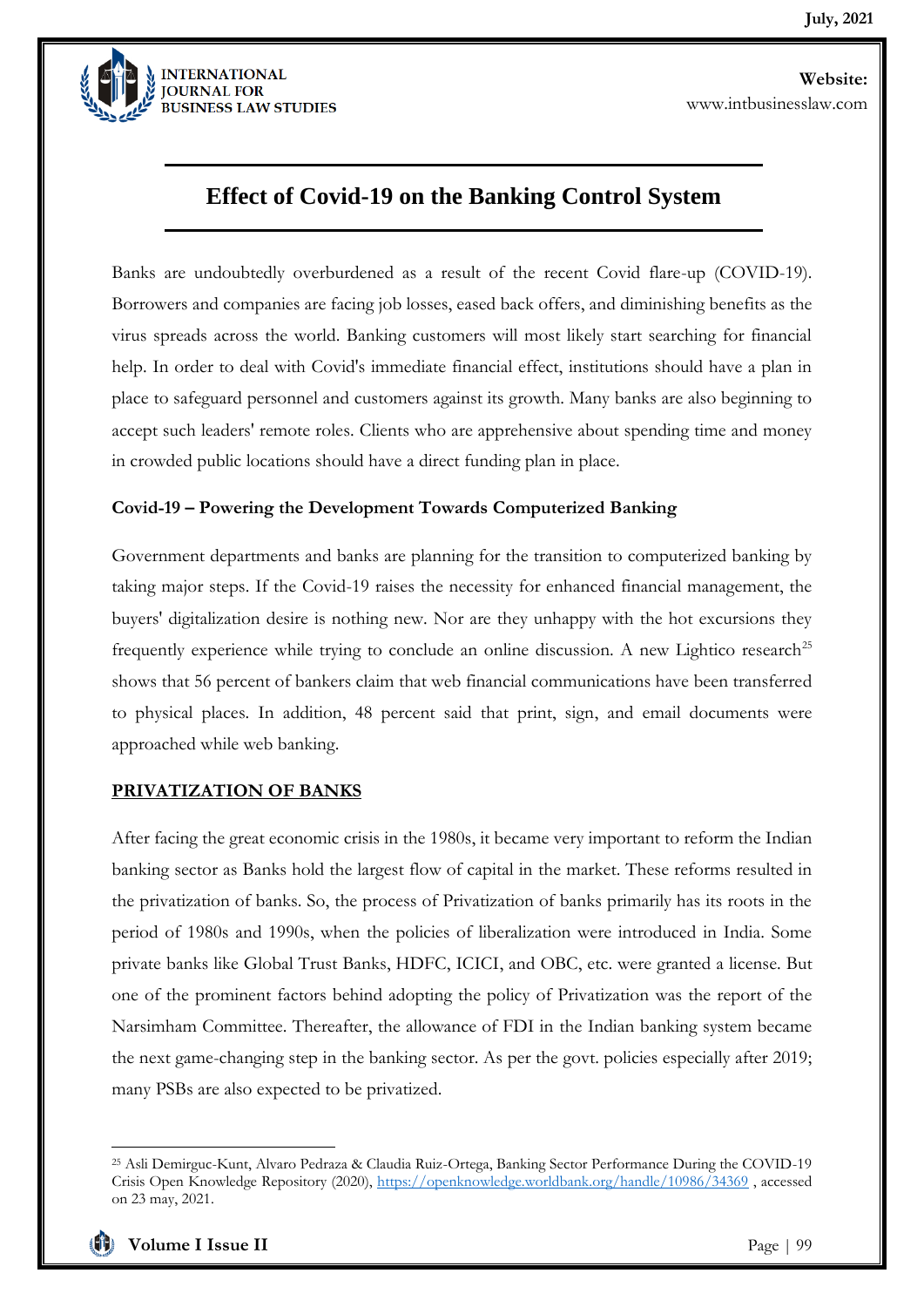

The union budget of 2021 also announced that 2 PSBs will be privatized. So, after a long period of Social Control over the banking system, the current policies are favoring private control over it. The PSBs, though worked as a boon on the Indian Economy, have started showing various adverse results because of the huge amount of NPAs.<sup>26</sup> So the NPA is creating very adverse effects on the economy. In order to tackle this problem, the Private Sector Banks are emerging on a greater scale.

Though, privatization is seen to be affecting employment<sup>27</sup>. But the rights of employees are still secured by judicial approaches as observed in a judgment of Allahabad High Court<sup>28</sup>, in which it stated that banks cannot just hire and fire the workers. It must be noted that there are still many nationalized banks. Along with this, because of the control of RBI, the private banks cannot be terms as fully autonomous. The process of privatizing the banks is yet to face many legal and economic challenges because the very basic reason for imposing social control in the banking sector is so important that excessive privatization may affect with a great economic imbalance in the market.

<sup>26</sup> Charan Singh, "An essay on banking and macroeconomics: role of Public Sector Banks in India" (2016) <sup>27</sup> S. Ghosh, 'Partial Privatization, lending relationships executive compensation: evidence from Indian State-Owned Banks' (2016) SAJGBR 5(1), 125

<sup>28</sup> U.P. State Sugar Corporation Employees Association and ors. V. State of U.P. & Ors. [2010] SCC Online ALL 1303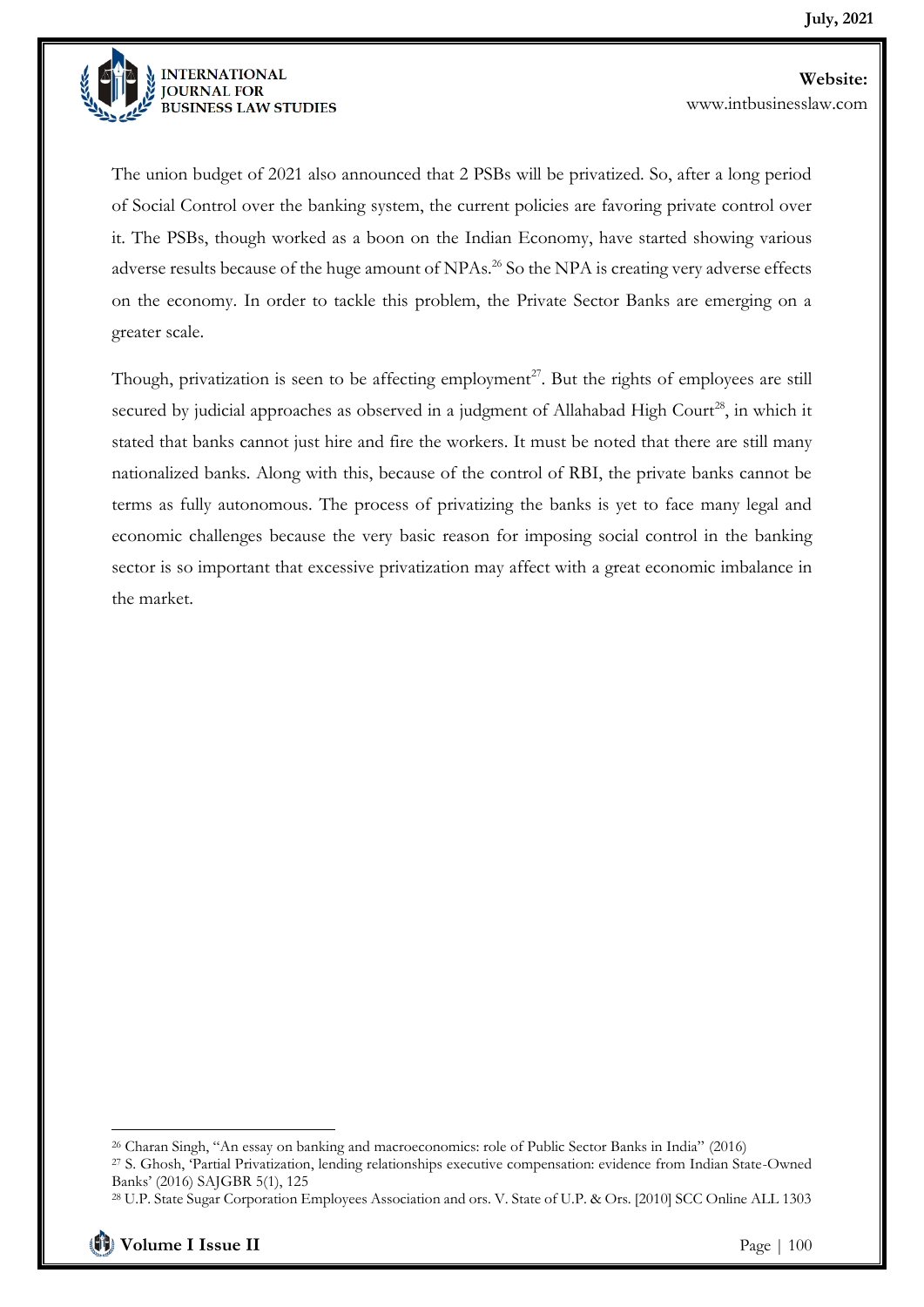

### **Recent Initiatives in Banking Sector:**

- **1. Bank Board Bureau<sup>29</sup>:** It started its functioning on 1st April 2016. It is an autonomous body which is grouped to help banks in developing and raising capital, improving the governance of PSU's, and recommending the selection of chiefs of government owned banks. This bureau consists of 3 ex-officio members and 3 expert members and one chairman. It was a major step in reforming the banking sector and revamping the public sector banks in particular.
- **2. Producer's Development and Upliftment (PRODUCE)<sup>30</sup> :** In 2014-15 budget, the government of India announced a budget allocation of 200 crores to NABARD in which 800 producers organization have to be promoted in 2014 – 2015 and 1200 producers organization have to be promoted in 2015 – 2016. Its main objective was to nurture the PO's by providing them financial and non-financial support at their initial stage. This step helped farmers a lot in making them credit worthy, commercially vibrant and supporting new FPO's.
- **3. The Negotiable Instruments (Amendment) Act, 2015<sup>31</sup>:** This amendment came into force 15<sup>th</sup> June 2015 and focused mainly on clarifying the jurisdiction for the cases filed under Section 138 of NI Act. The language, being unambiguous and clear, leaves no doubt among the citizens and courts with regards to the Section 138 of Negotiable instrument Act.
- **4. The Payment and Settlement Systems (Amendment) Act, 2015<sup>32</sup>:** This amendment received the president assent on 27 April 2015. It came into force to address the problem of transparency in the insolvency problems. It brought stability in the Indian financial market in sync with the global accepted norms.

**Volume I Issue II** Page | 101

<sup>29</sup> 'Initiative (Banking) | Department Of Financial Services | Ministry Of Finance | Government Of India' (Financialservices.gov.in, 2021)<https://financialservices.gov.in/project/new-initiatives-01> accessed 23 May 2021.

<sup>30</sup> Ibid

<sup>31</sup> Ibid

<sup>32</sup> Ibid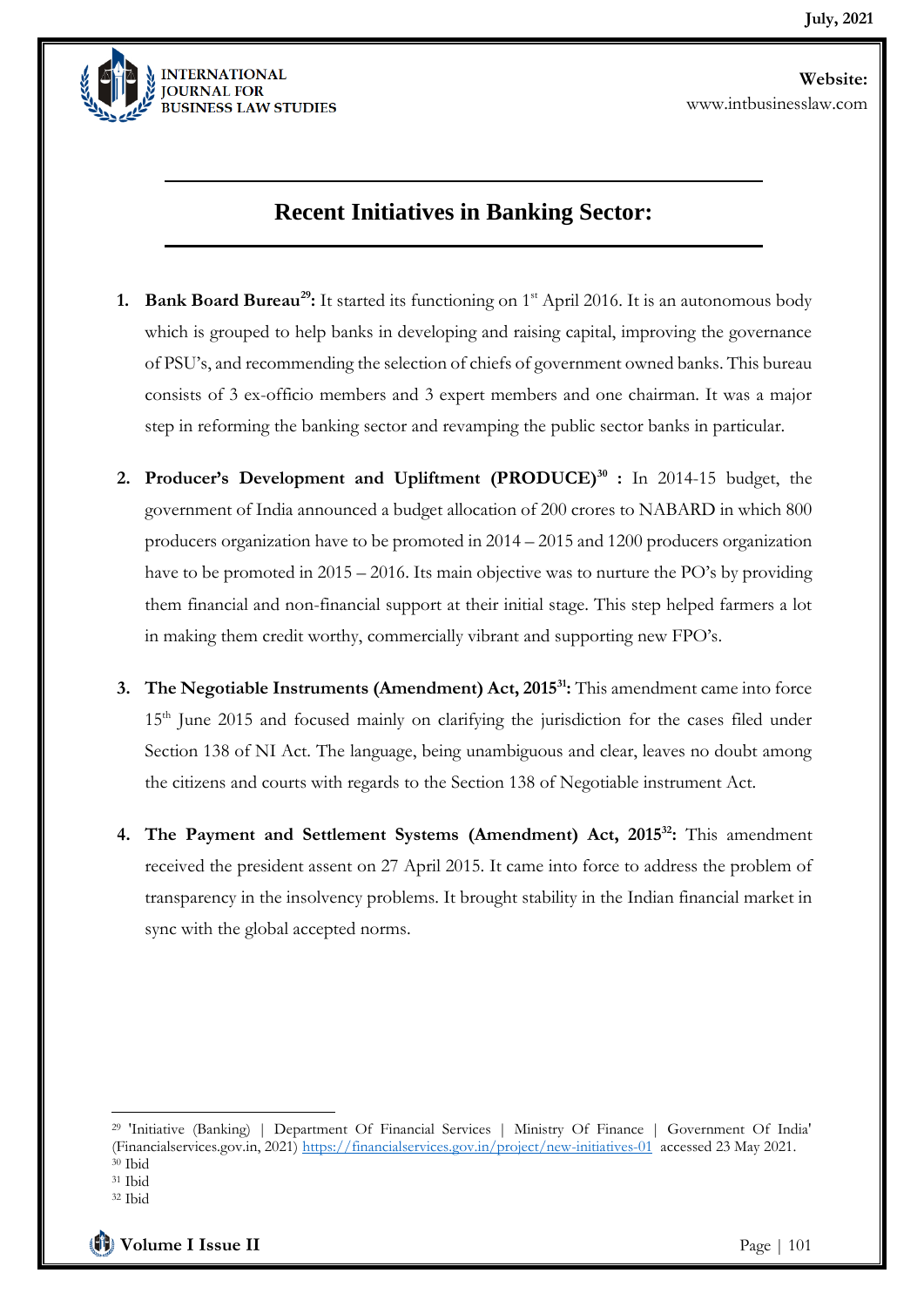

**5. Regional Rural Banks (Amendments) Act, 2015<sup>33</sup>:** RRBs now collect money from sources other than their current shareholders, such as the central and state governments, as well as sponsor banks. This ensures adequate institutional credit for the rural and agricultural sectors while also providing an alternative to cooperative credit.

- **6. NEFT IS NOW FREE OF CHARGE AND 24\*7:** Giving a huge relaxation to Indian citizens, Indian government recently announced the NEFT transaction to be free of charge and would be made available 24\*7 to the people.
- **7. MERGERS OF BANKS:** Recently government approved the merger of 10 banks into 4 banks, named, Union Bank of India, Canara Bank, Indian bank, Punjab National Bank. This will increase the lending capacity of the PSU's and can globally compete with their operational efficiency.

<sup>33</sup> Ibid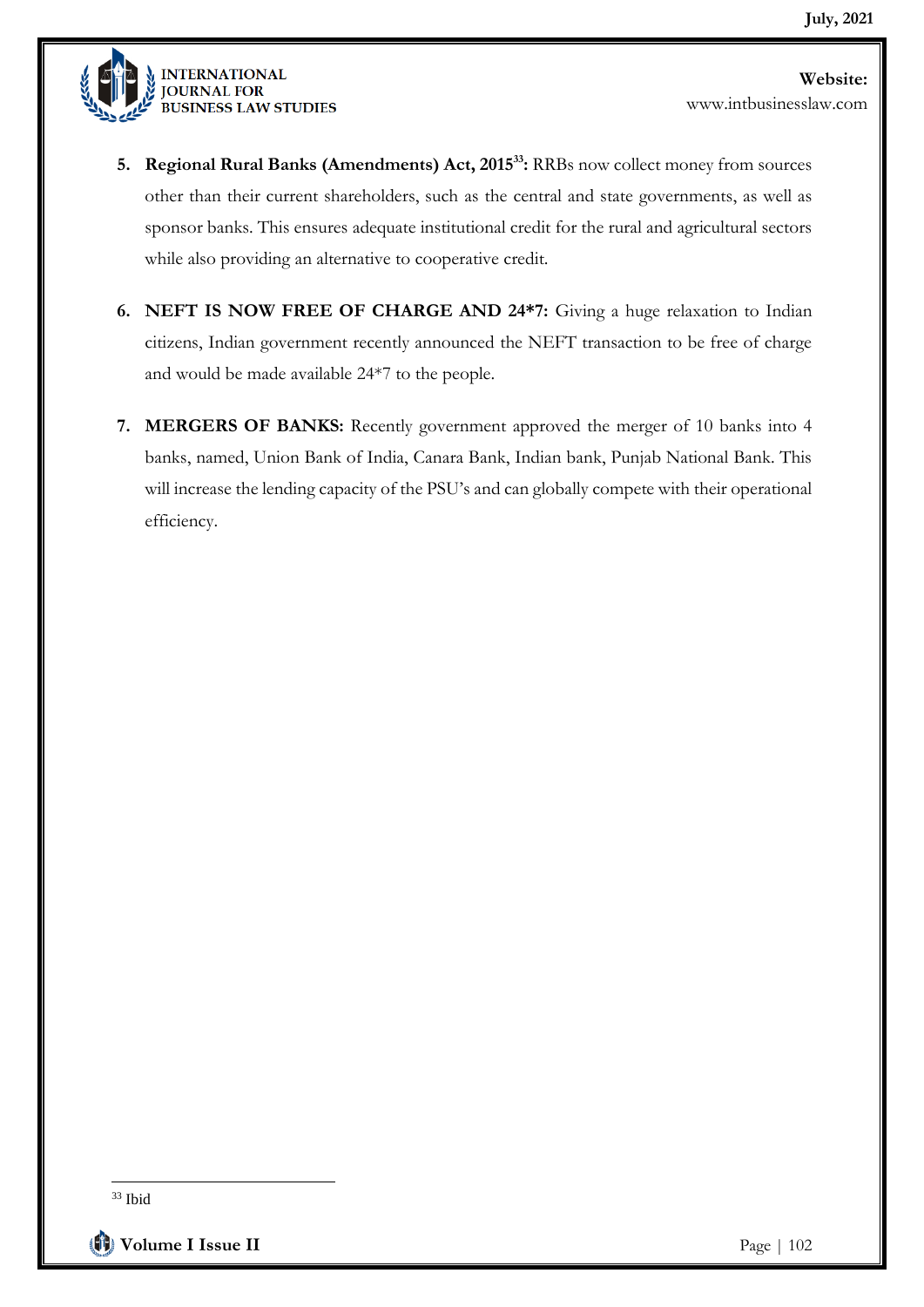

## **Social Control of Banking During Pandemic**

**Banking sector during the pandemic:** The Banking sector is to be considered to be the custodian of savings and powerful institutions to provide credit. By accumulating the deposits and providing loans to the citizens, when required, they mobilize the resources of the country to all the sections of the country. India witnessed a tragedy in the Banking sector during the pandemic. The central government imposed lockdown after lockdown and it abruptly brought down all the commercial activities to a standstill.

The Banking sector has faced serious challenges during the pandemic to survive. Immediate lockdown, severe decrease in demand, low income of people, business shutdown, and very little deposit has made the survival of business a lot worse. Banking sector, for the first time in the last 2 decades have faced a moratorium imposed by RBI on Private sector banks. Due to the shutting of banks, people are losing faith in the Indian banking system.

Social control on the Banks: From the year 1955, when the SBI was nationalized, it was seen that the major banks are providing big loans and advances only to the big enterprises. As the chairmen of these banks were industrialists, they were only favoring those with which they are connected. So in 1969, a scheme of social control was introduced in Banking Laws Amendment Act to remove the deficiencies found in the banking sector.

According to Moraji Desai, the main aim of social control is **"to regulate our social control and economic life so as to attain optimum growth rate for our economy and to prevent at the same time monopolistic trend, concentration of economic power and misdirection of resources"**. Customers of banking institutions are likely to request financial assistance. Pandemics have a clear effect on financial structures because of their immense economic costs. In this pandemic, people are losing faith in Indian Banking entities so it becomes important for the government to increase social control on banks.